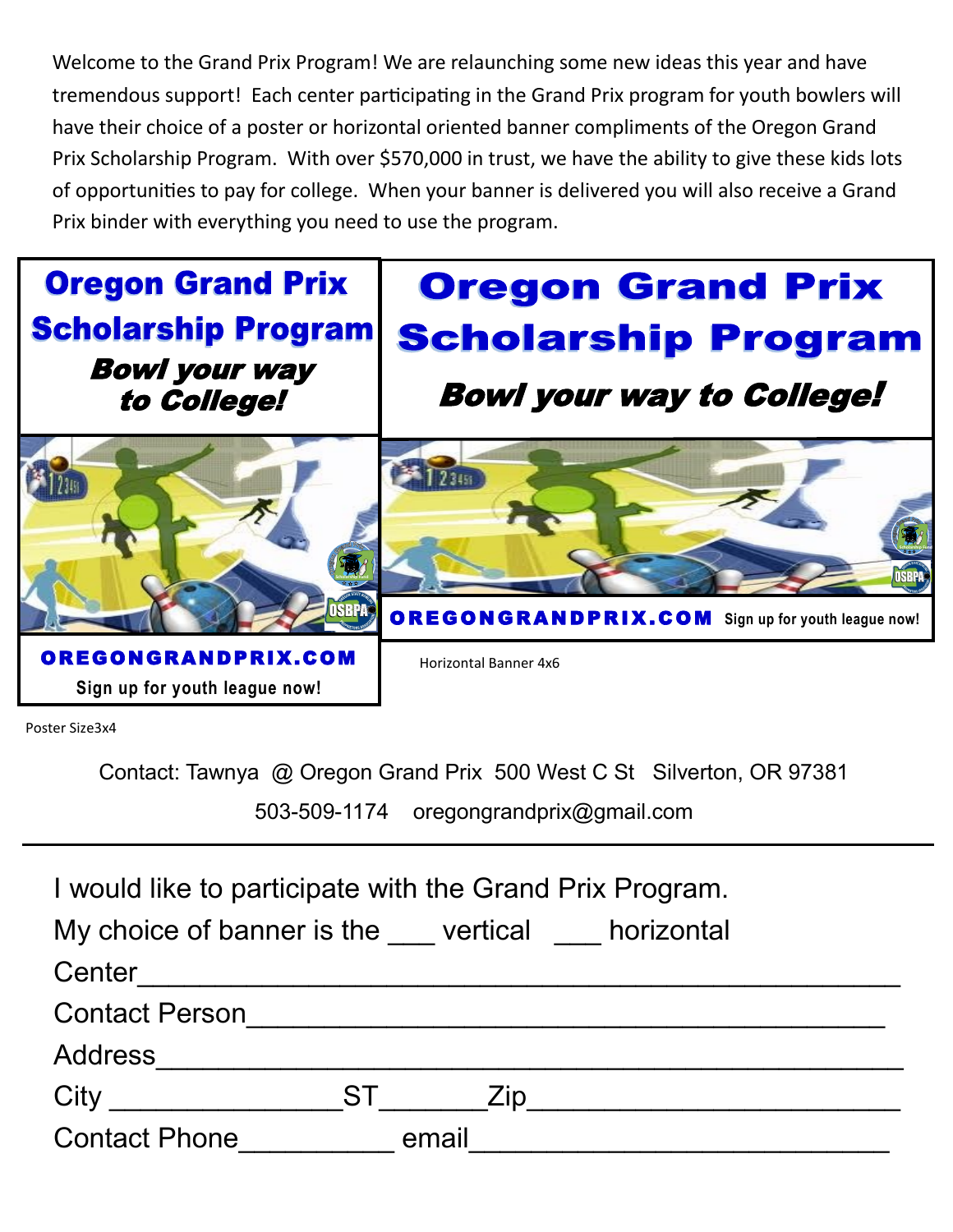## Banner orders:

| Ore<br>Scho<br>B |  |
|------------------|--|
|                  |  |
|                  |  |
|                  |  |
|                  |  |
|                  |  |
|                  |  |
| <b>OREGO</b>     |  |
| Sign u           |  |
|                  |  |
|                  |  |